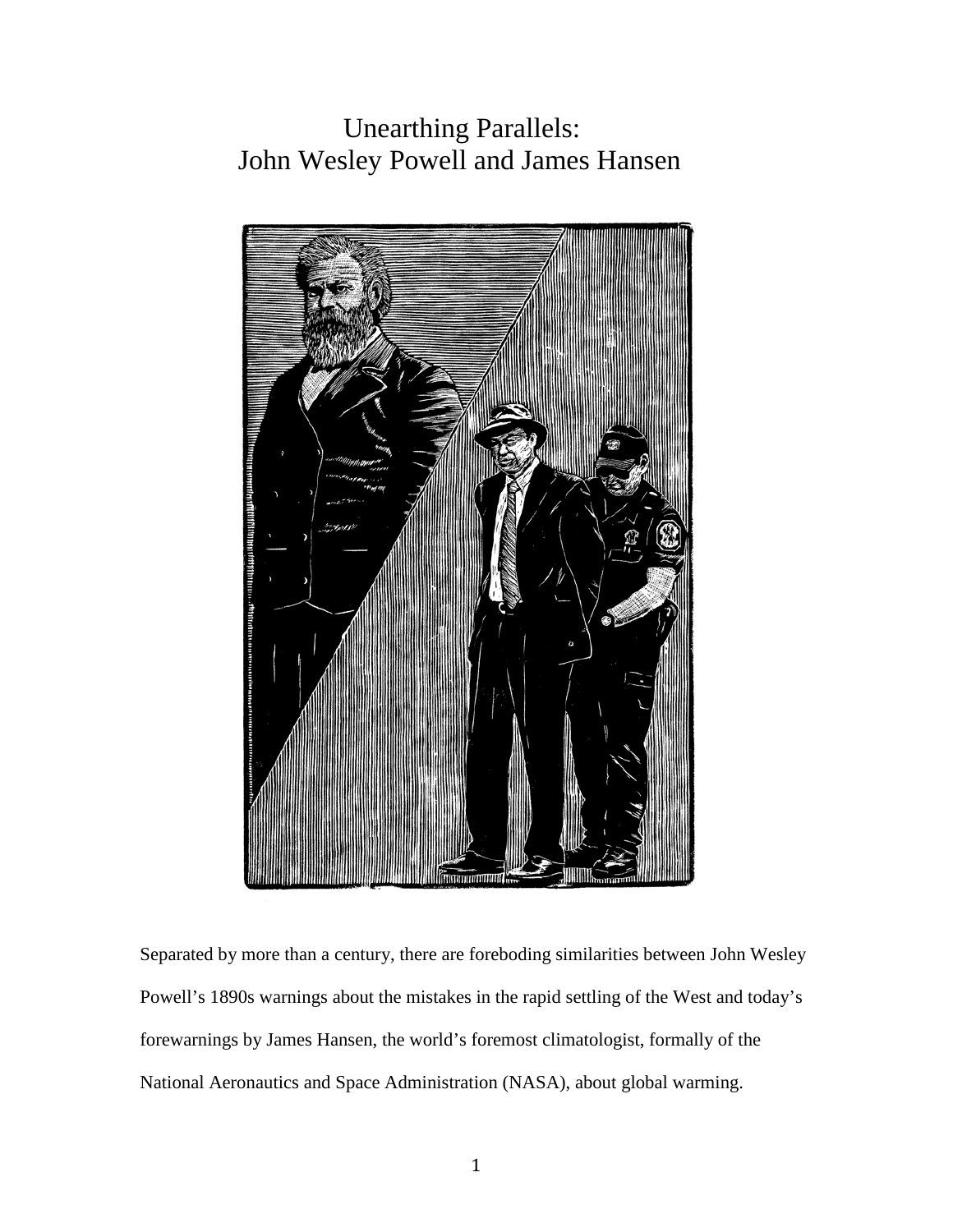Powell told Congress and others of the folly of the government's 160-acre western settlement policy and developers' bloated dreams of transforming the Southwest into a paradise with irrigation. Powell knew there wasn't enough water.

 Hansen has given multiple warnings over the last several decades to Congress, America's fossil fuel companies and the public that global warming will prove disastrous if allowed to remain unchecked. The atmosphere contains too much carbon dioxide  $(CO<sub>2</sub>)$ . Hanson's science is the basis for agrarian West Jackson's admonition that "We live in the most important moment in human history."

In both the case of Powell and Hanson, too few people were willing to listen.

 As the globe gets warmer, big oil and other fossil fuel lobbyists lean harder. Congress and President Barack Obama have equivocated *ad nauseam*. One can't help but ask: "How could this happen again, first to Powell and now to Hanson?"

 When the settlement of the West was unfolding, the government and audaciously assuring boosters, land speculators and dreamers promised settlers boundless opportunity by way of free land and unlimited water. Would-be westerners were told that rain was plentiful—straight-faced, developer's assured prospects that "settlement improved climate, rain follows the plow"—and irrigation would soon follow.

 With global climate disruption now causing havoc the world over, today's indistinguishable partisans of limitless economic growth and progress suffer a similar unbridled optimism and the same mistaken certainty harbored by those boosters of yesteryear.

 Powell, renowned geologist, ethnologist and explorer, was the most conversant, knowledgeable, and experienced man alive when it came to the nature of the arid

2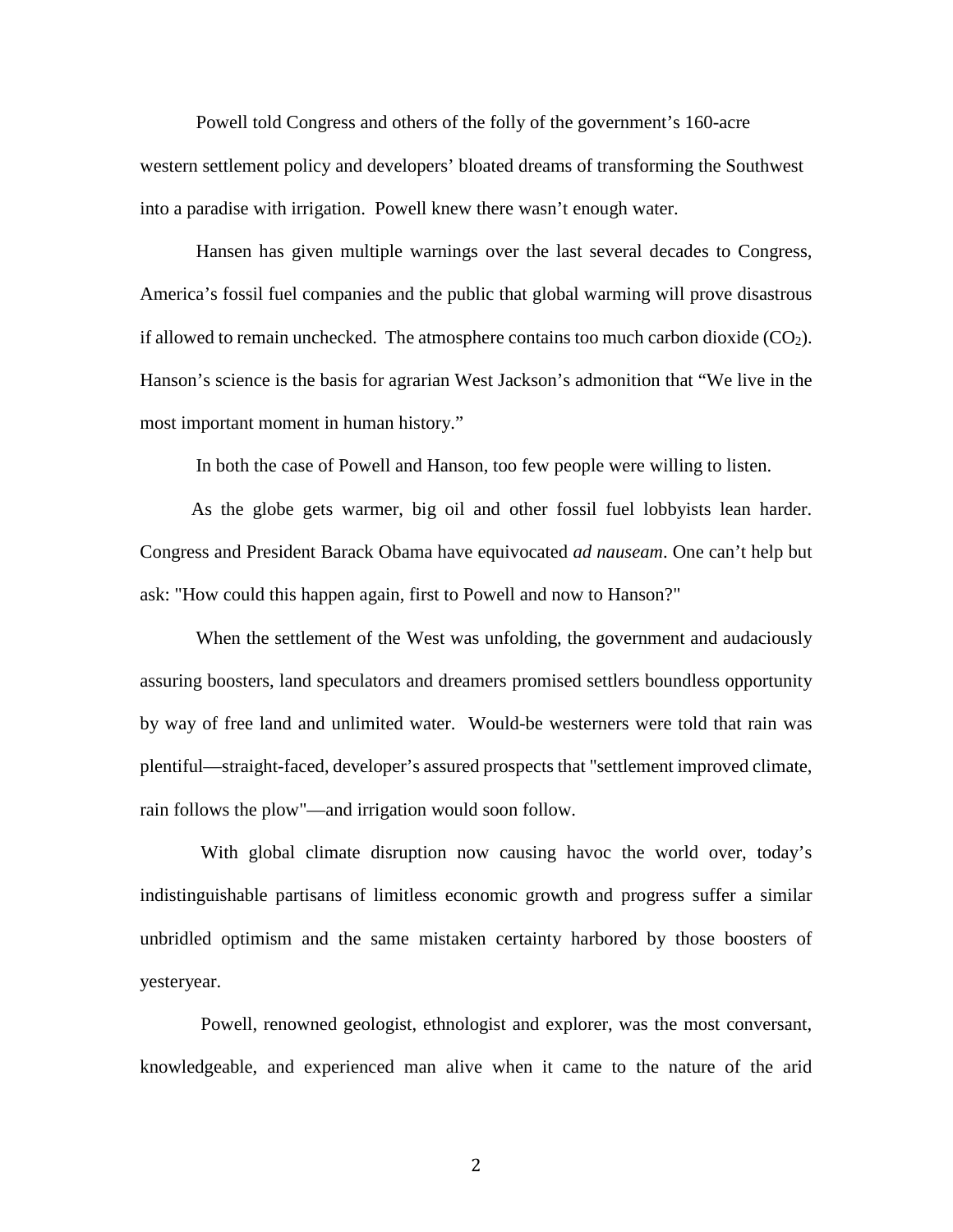Southwest. He was the government's leading scientist. Over time, with exploration and surveys under his belt, he came to see the West and its limits with an unsurpassed clarity. Powell supported the Anglo peopling of the West, but hoped to stem the anarchy of American settlement. Rather than blind faith in unlimited supply and unrestrained exploration, as noted by Wallace Stegner, Powell urged "conservation of an already partially gutted continent and planning for the development of what remained." Powell relished the hope of insuring that science guide the West's economic development.

 A hands-on bureaucrat who had earlier forged the Green and Colorado Rivers—the first person known to boat the entire Grand Canyon—Powell spent a good deal of time in the Southwest and compiled comprehensive data in support of his later, better-informed and more nuanced view that the government was unwittingly encouraging settlers on a path to hardship and failure.

 Similarly, today, few question that James Hansen is the world's foremost climatologist. After 40 years at NASA, grappling with the never-before-appreciated climate phenomenon of global warming, Hansen retired in early 2013 to devote himself fulltime to climate science and its implications for public policy. He views the task of curbing the planet's accelerated warming as necessary for the preservation civilization.

 As with Powell's warnings, the United States government has ignored Hansen's exhortations about global climate change. Oil, coal and gas companies, others affiliated with the fossil fuel industry and politicians with fossil-fuel war chests dismiss him as an extremist. Millions of dollars have been spent to hire fringe scientists to conduct pseudoscience disputing the risks of global warming.

Devotees of the unrestricted free market maintain the vigil, kneeling at their

3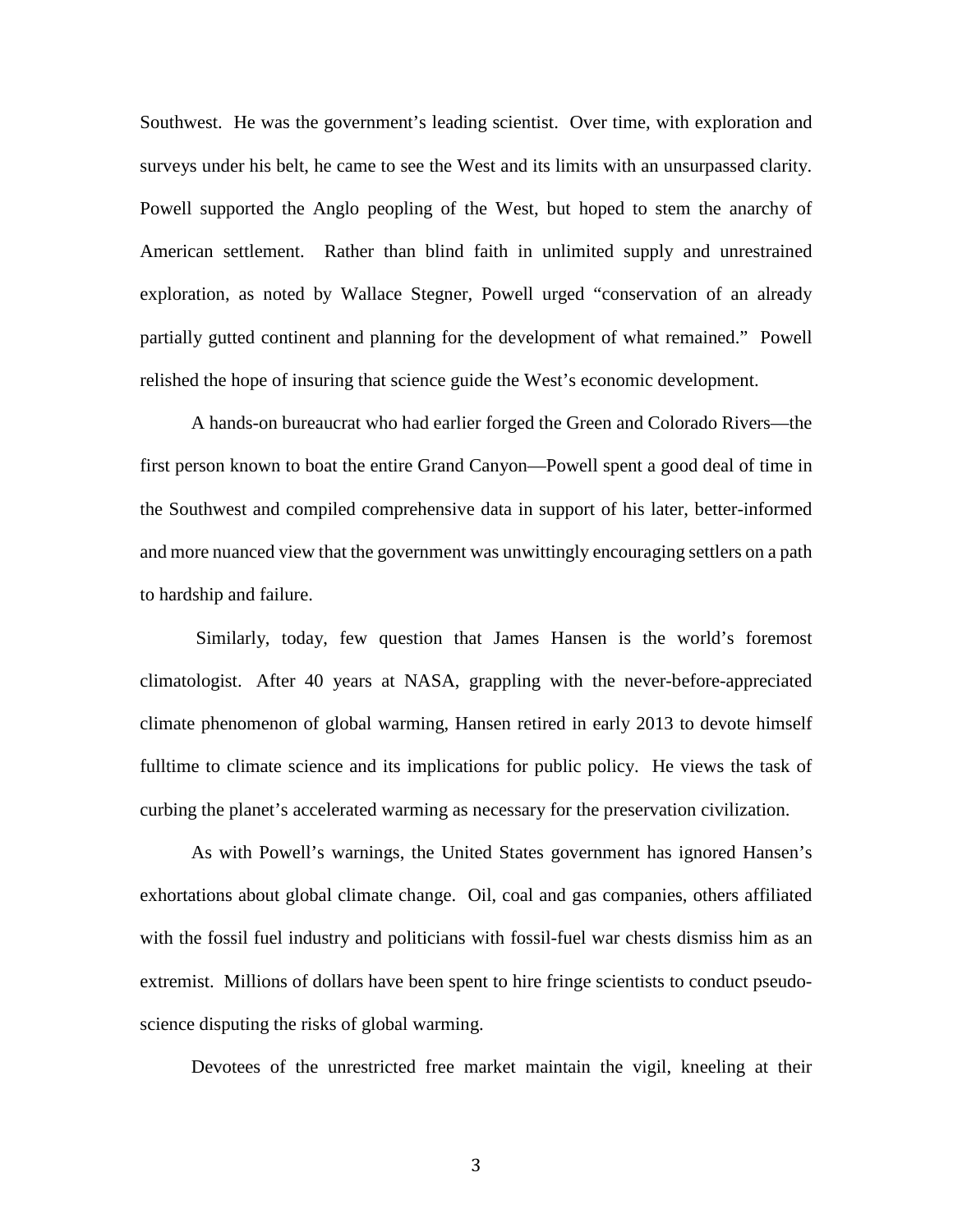cherished altar of progress. Their faith is unshakable; their motives beyond question and being right, a certainty. They have no doubts about the virtues of progress and growth. Incapable of compromising, reflection or, God forbid, being wrong, they grasp the thinnest of threads in order to preserve their entrenched growth and progress-based ideology. If it snows inordinately, or out-of-season—in Chicago or elsewhere—"you see, global warming is a scam." If a scientist is careless in a private e-mail communication that can be read differently than intended, he or she is a "paid whore."

 Republican Senator James M. Inhofe (R-Okla) believes global warming is the biggest hoax ever perpetrated on the American public. Inhofe and colleagues like him see another dark conspiracy reminiscent of the McCarthy era among the likes of Al Gore, the United Nations, MoveOn.org, George Soros and filmmaker Michael Moore. Some climate-denying politicians have even taken to quoting the Bible to deny both climate change (Rep. John Shimkus [R-Ill] God's post-flood promise to Noah in Genesis 8:21-22: "Never again will I curse the earth…never again will I destroy all living creatures as I have done.") and evolution (Rep. Paul Brown [R-Ga.] climate alarmists are little more that "condescending elites…[telling] a lie from the pit of hell"), while the more astute (Sen. Sheldon Whitehouse [D-R.I.] bemoan the "magical thinking" of those self-satisfied believers who suggest some nanny-God "will tidy-up-after-us...and clean up our mess." We have been living in a curious time when 73 percent of the American public believes in the virgin birth, while in 2016, 55 percent doubted the risks of climate change. We have been living in a world where most people believe in something scientifically impossible while doubting something that is not only scientifically probable, but now a certainty. Fortunately, an October 2016 survey—from Manmouth University—found that 70 percent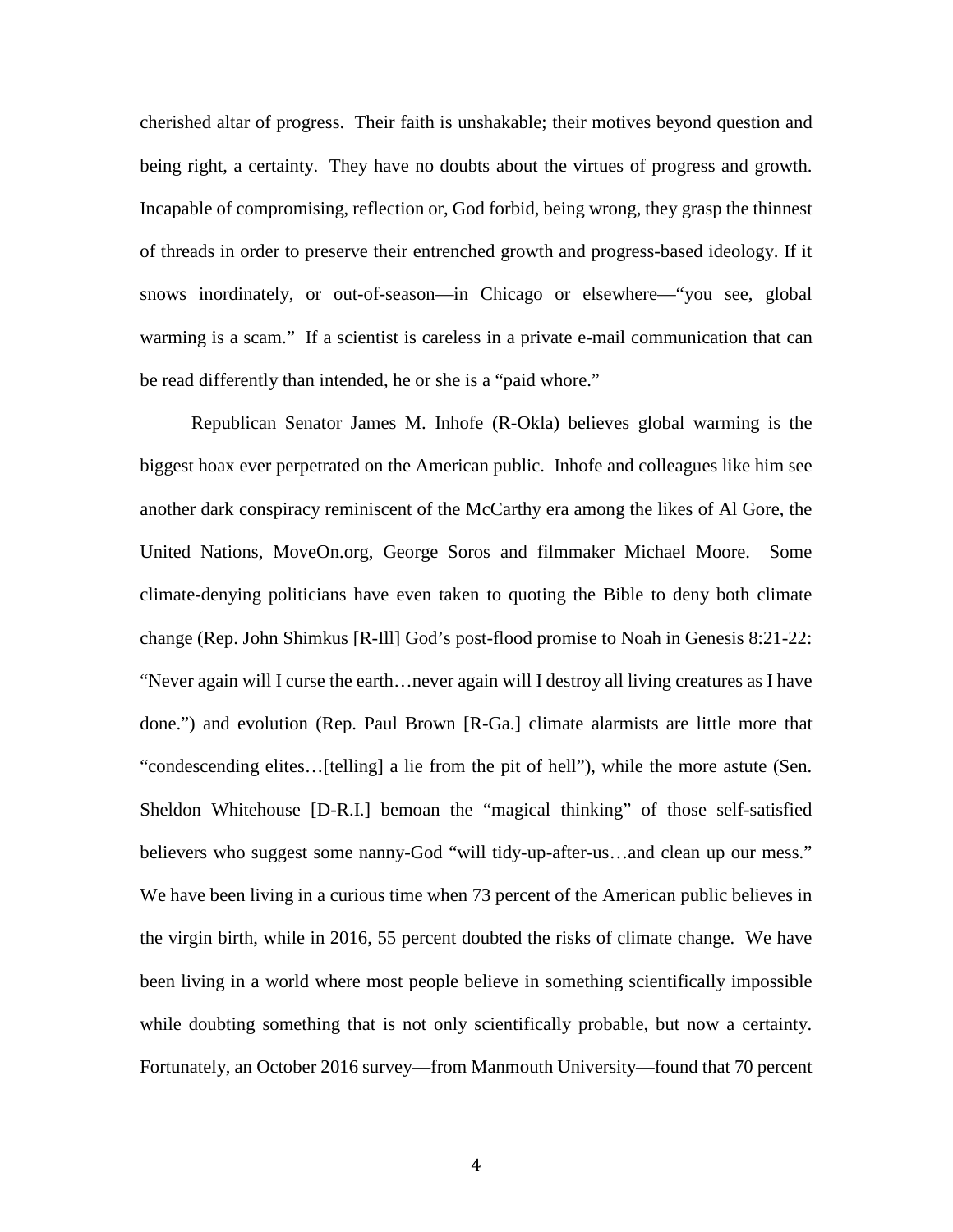of America now believe the climate is changing, although another survey—a 2016 YouGov poll—found that only 9.2 percent of Americans rank global warming as their biggest concern.

 The extent of Powell and Hansen's efforts to reverse these catastrophic debacles is dizzying. Recognizing the similarities between the two men, their warnings and the economic and political interests that rejected their counsel out-of-hand, is sobering. What history confirmed about Dr. Powell's forewarnings suggests the current repetition by an astonishing number of policymakers and a large percentage of the public ignoring science will usher in a past that will not merely repeat itself but a history that risks the future of civilization.

 Powell was 49 years of age when he made his dire warnings before the 1893 International Irrigation Conference in Los Angles. Hansen was 48 years old when he first alerted the nation to global warming in testimony before Congress in 1988. Powell earned his PhD in Geology; Hansen's PhD is in Physics. Both taught at universities, Powell at Illinois State University, Hansen at Columbia University. Powell was the second director of the U.S. Geological Survey from 1881 to 1894 and headed the Bureau of Ethnology at the Smithsonian Institution until his death. Before retiring, Hansen headed NASA's Goddard Institute for Space Studies for more than 20 years.

 Both Powell and Hansen were well-regarded and decades-long government employees. Both men spent time with the unknown: Powell in the West where its arid climate only marginally understood, Hansen in the little-known world of the earth's atmospheric  $CO<sub>2</sub>$ , until recently, poorly grasped. Both men had a superior command of their science.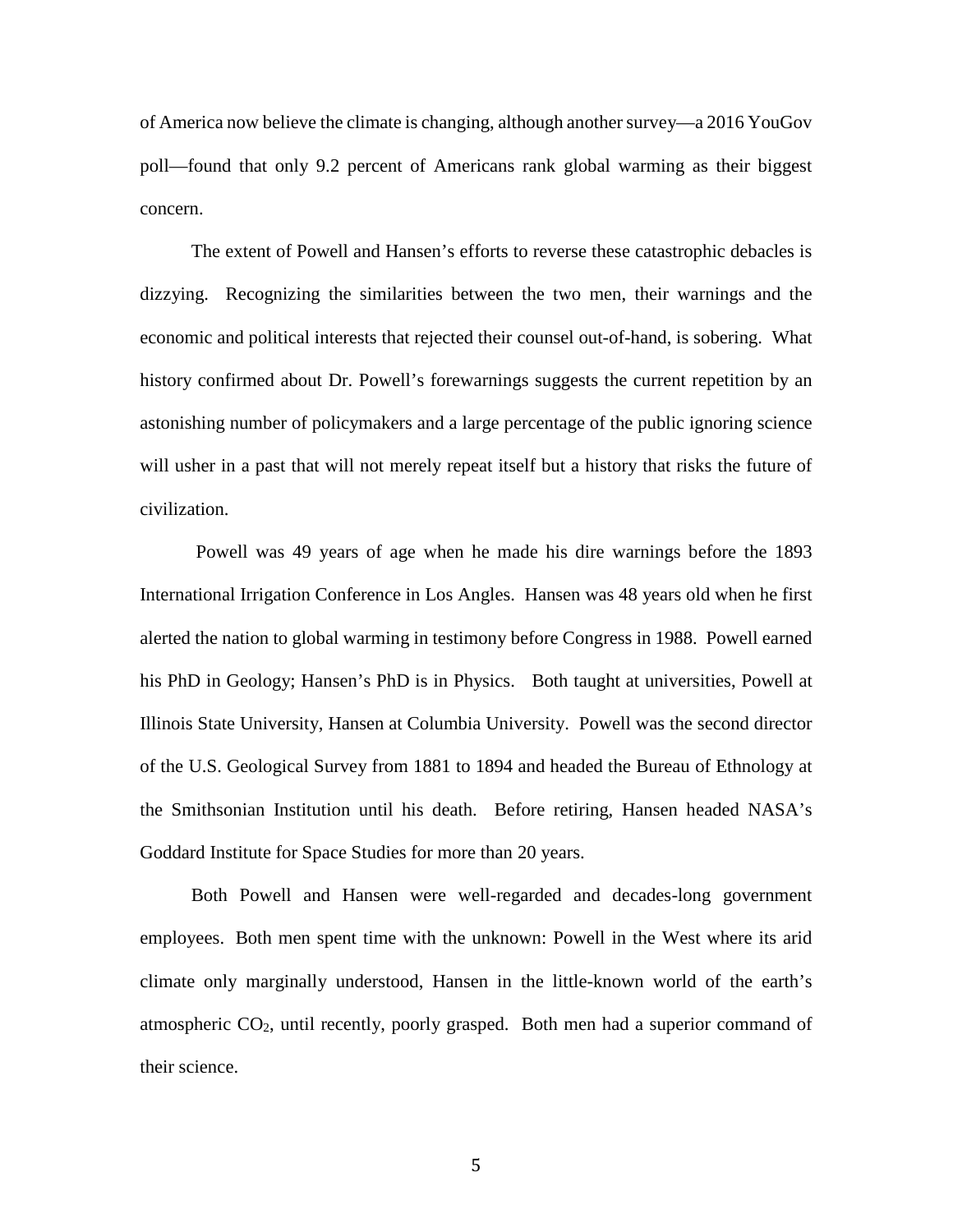Powell knew well that rain followed neither the plow nor the railroad; Hansen is certain that the atmospheric increase in  $CO<sub>2</sub>$ s, tracking the Industrial Revolution, from 275 parts per million to some 400 parts per million in a mere 200 years, is not a coincidence.

 Just as Powell cautioned that rainfall was significantly less west of the hundredth meridian, Hansen warns that the planet will become irreversibly warmer and the climate increasingly more disruptive if the  $CO<sub>2</sub>$  in the atmosphere remains above 350 parts per million and passes the current 400 PPM.

 Hands-on experience played a crucial role in the views of both men. The famous 1869 Powell Geographic Expedition boated the length of the Grand Canyon. A second expedition followed. His experiences, time and study in the Southwest altered Powell's earlier settlement views and led to his belief that the arid West was not suited for extensive agricultural development. Hansen's decades of research focused on remote satellite sensing of the earth's surface and led him to his belief that the earth's climate had changed dangerously since the Industrial Revolution and the burning of fossil fuels.

 Hanson used telescopic observations of Venus as a young man and proposed that its hot surface was the result of aerosols trapping the internal energy of the planet. More recent studies by others suggest that several billion years ago, Venus' atmosphere was much like the today's Earth's, there was probably water on the surface. Runaway greenhouse effect resulted in the evaporation of water that led to a critical level of greenhouse gases in the atmosphere of Venus.

 Hansen studied global mean temperatures from 1880 when records were first kept, through 1985 that demonstrated the increase in temperature paralleled industrialization and increasing fossil fuel use. He issued a report in 1999 concluding the previous year

6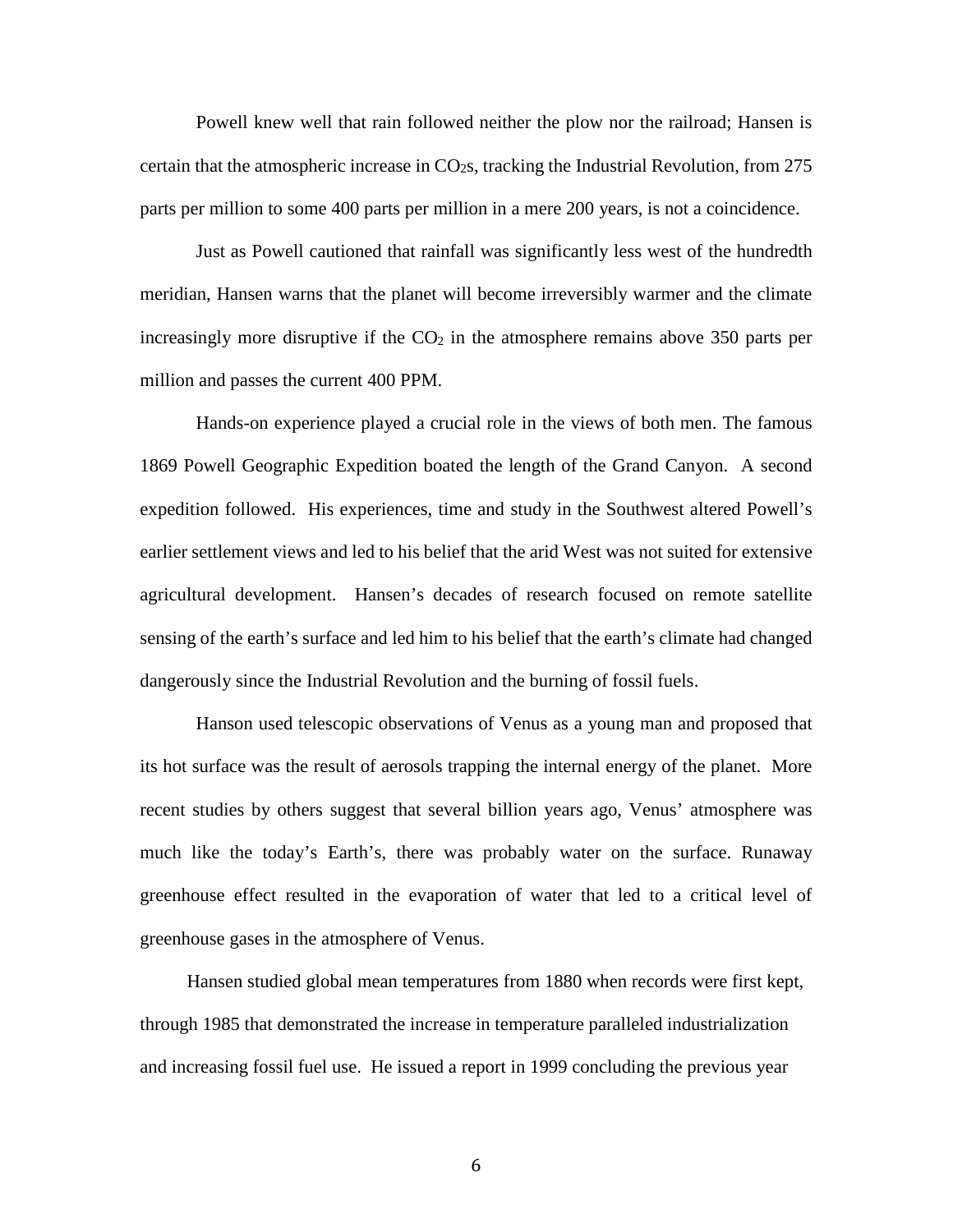was the warmest year since the instrument data was collected and that the rate of temperature change was larger than at any time in instrument history. Records for hottest month and hottest year have been continually broken. As of June 2016 the Earth experienced its hottest month ever for the  $14<sup>th</sup>$  month in a row since reporting began in 1880.

 Powell proposed the creation of a completely new set of governmental units he called "hydrological basins," or large, regional watersheds as great bodies of commonwealths, numbering some 150 such units. Hanson has proposed litigation against the government based on its Constitutional fiduciary responsibility to protect the rights of the young and unborn to life liberty and the pursuit of happiness relying on the "atmospheric trust doctrine." Hanson realizes that Congress and the Presidency are far too indebted to the special interest, Big Donor elite, just as Congress was when it rejected Powell's science-based proposals. Pending litigation by Our Children's Trust is the principal legal effort to compel government to address the crisis. Just as free land meant the people would come West in Powell's era, as long as fossil fuels are the cheapest energy in this era, people will continue to use it and Hanson's warnings will remain for naught.

 Both Powell and Hanson believe(d) in the promise of science and technology and the sanctity of the common good as best determined by people who will live most directly with the results.

 Wes Powell's *Report on the Lands of the Arid Region*, published in 1878, provided a scientific argument for a radicle change in the nation's land laws, the West must not continue to be developed under the standard 160-acre parcels of private property. Hanson's *Storms of My Grandchildren: The Truth About the Coming Climate Catastrophe and Our*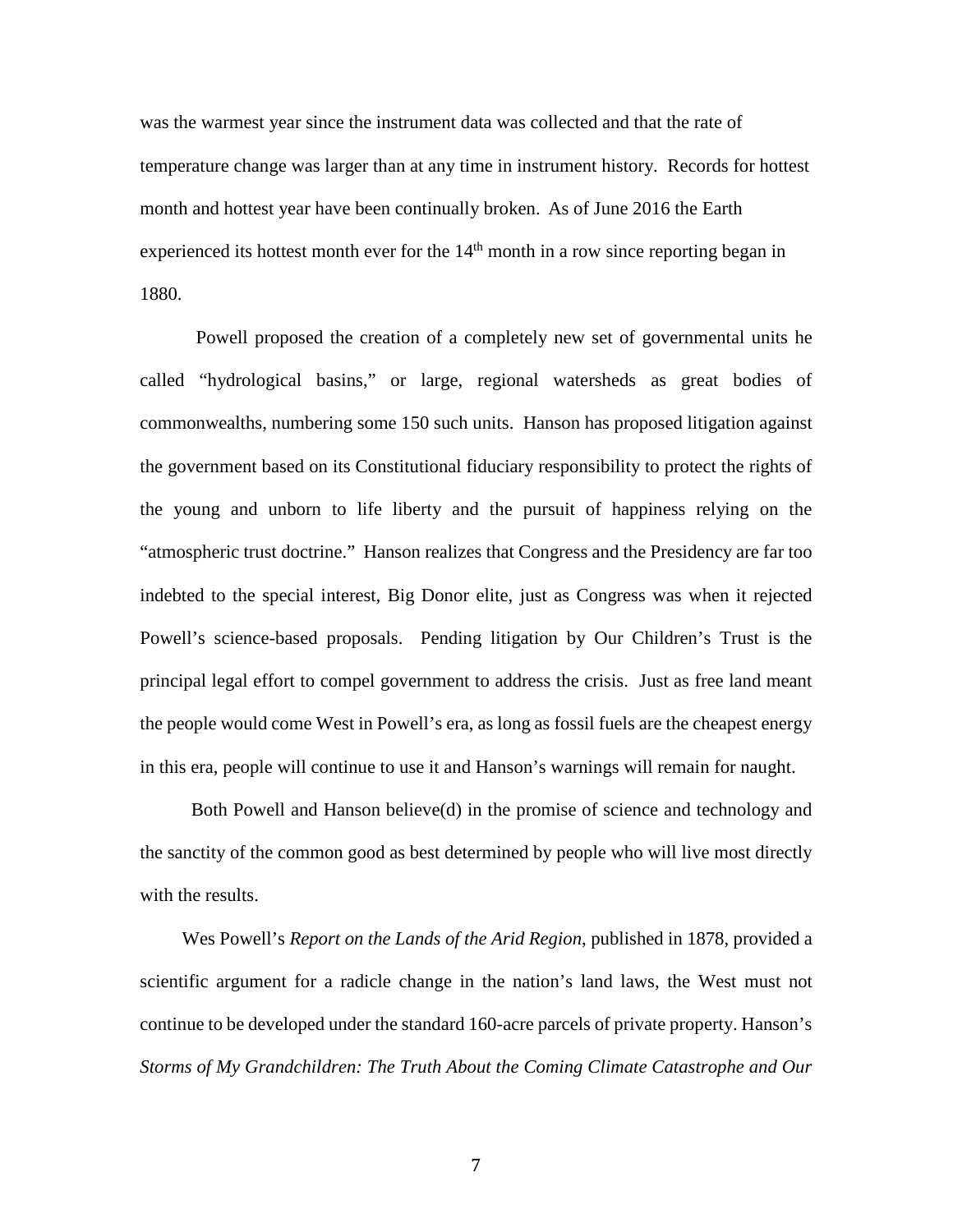*Last Chance to Save Humanity*, published in 2010*,* provided the scientific argument for the frightening reality that humankind is barreling to a climatic point of no return. In both instances, the nation's foremost authority on western lands—he knew the patterns of water, climate and geology—and the world's leading climatologist—he knows how the laws of physics and related climate science explain anthropogenic global warming—were dismissed, denigrated and even despised by Congress and the moneyed class.

 Powell's principal opposition came from the railroad companies that owned 183,000,000 acres of land. Needing both travelers and commodities to ship, they aggressively lobbied Congress to reject Powell's policies and instead encourage farming. Undeterred by science, politicians acquiesced to the prodding of the railroads and adopted development policies to encourage pioneer settlement based on agriculture. Public policy followed the money then, as it does today.

 Opposition to Hansen's views comes from the coal, oil, gas and related industries. In the summer of 2012, the Carbon Tracker Institute in London published a report describing the amount of carbon already contained in the proven oil and gas reserves of fossil-fuel corporations and countries like Venezuela and Kuwait that hold substantial reserves and function much like fossil-fuel companies.

 Various studies have shown that humans can pour roughly 565 more gigatons of carbon dioxide into the atmosphere by mid-century and still have a reasonable hope of remaining below the maximum carbon emissions that will push the planet past its tippingpoint and into an irreversible and accelerating warming trend.

 The Carbon Tracker Institute found that the world's major energy companies and countries hold in reserve 2,795 gigatons of oil, gas and coal or five times the 565 gigaton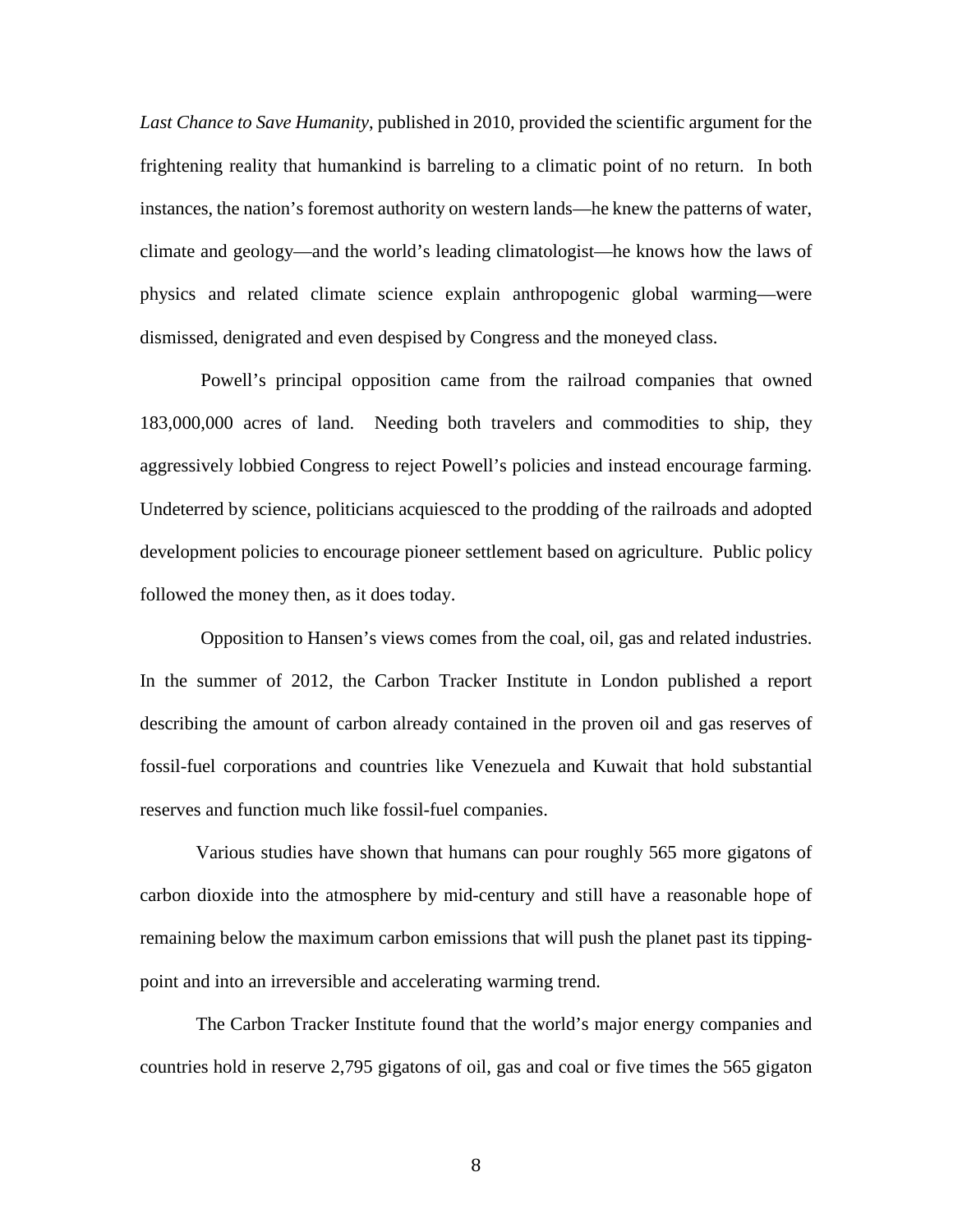maximum allowable for civilization to remain safe. The stock value of these companies reflects the market value of its reserves. The value of Wall Streeters' investment is directly related to this 2,795 number, a number that is dollars to them and a time bomb for everyone else. Because 2,795 gigatons is five times the maximum scientists think is safe to burn, these numbers mean 80 percent of reserves need to remain forever underground if the planet is to avoid the fate Hanson foresees.

 In terms of millions and billions of dollars, these fossil fuel numbers are far weightier than the 183 million acres of land owned by the railroads that overwhelmed Powell's pleas. The risk that Hansen warns us about is similar in kind but catastrophically more worrisome in degree than the hazard Powell foresaw a century ago.

 Having the foresight to anticipate devastating consequences of the ongoing western-lands free-for-all, Powell did what he could to insure that science guide the economic development of the West. In July of 1890, Powell told a Senate Appropriations Committee: "I think it would be almost a criminal act to go on as we are doing now, and allow thousands and hundreds of thousands of people to establish homes where they cannot maintain themselves." But enthusiasm for western expansion was ubiquitous. Powell then suffered several years of rough going as impatient politicians, entrepreneurs and others increasingly pushed back against the delay on western development caused by his survey.

 The blowback came to a head at the 1893 Irrigation Conference in Los Angles, when Powell differed with the attendees ("We delegates know that 'there is an abundance of water' to irrigate 'all, or nearly all, the arid lands in this Nation.'") and told them bluntly that: "Not one more acre of land should be granted to individuals for irrigation purposes." He cautioned: "Gentleman, you are piling up a heritage of conflict and litigation over water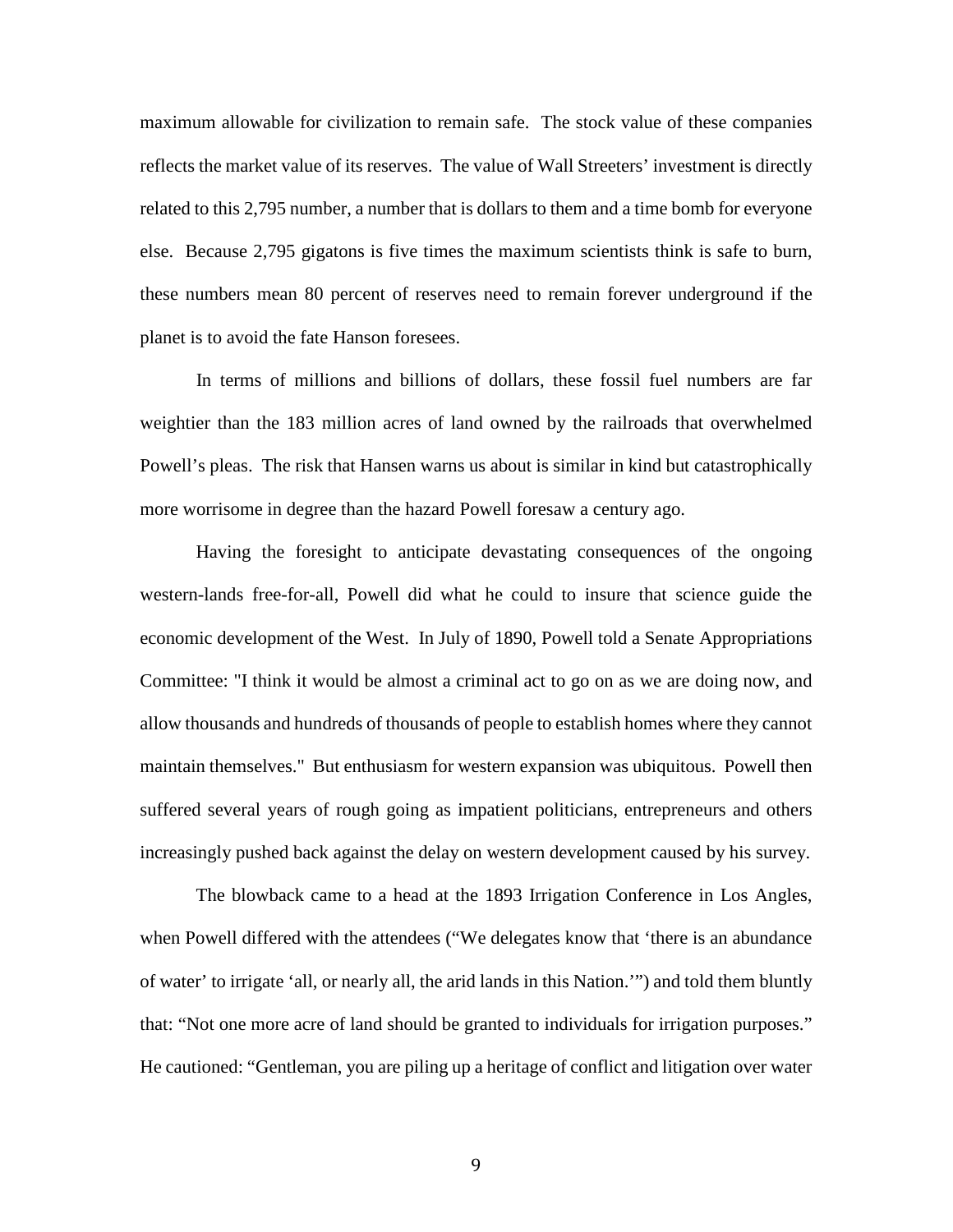rights for there is not sufficient water to support the land." Catcalls and boos drowned out his warning. The hostility toward Powell transformed him from a wise elder to an erring pessimist.

 For a myriad of reasons, Congressional appropriations not only ended for his Irrigation Survey of the West but the overall U.S. Geological Survey was also severely cut, in some areas by as much as 80 percent. Despite what by 1890 was an international reputation as the "go-to" arid-lands expert, the capitalists and boomers rejected his planned settlement approach and went so far as to suggest Powell was socialistic, un-patriotic and his ideas, un-American.

 By 1893, the economic downturn deepened into the worst economic depression in the countries history. Chomping at the bit for access to the promised West of boundless opportunity—the settlement of free land and irrigation—triumphant industrial capitalism overwhelmed Powell's effort for a measured settlement policy.

 Within a year, the temporary suspension of western settlement expected to allow surveying and planning was lifted, restarting the plunder of the West and assuring the inevitable mass failure of homesteads. His message was ignored until the Dust Bowl of the 1920s and 1930s. In terms of curbing the unrestricted settlement free-for-all, "prescient" is the term modern historians use to describe Powell.

 Despite admonitions from high-ranking officials not to talk about how humancaused influences could have dangerous effects on climate, Hansen remained on the stump for over two decades. In 2011, he told President Obama and the U. S Department of State that approval of the XL Keystone pipeline—a proposal to pipe carbon laden tar sands oil from Alberta Canada to Texas—would be: "game over for the climate."